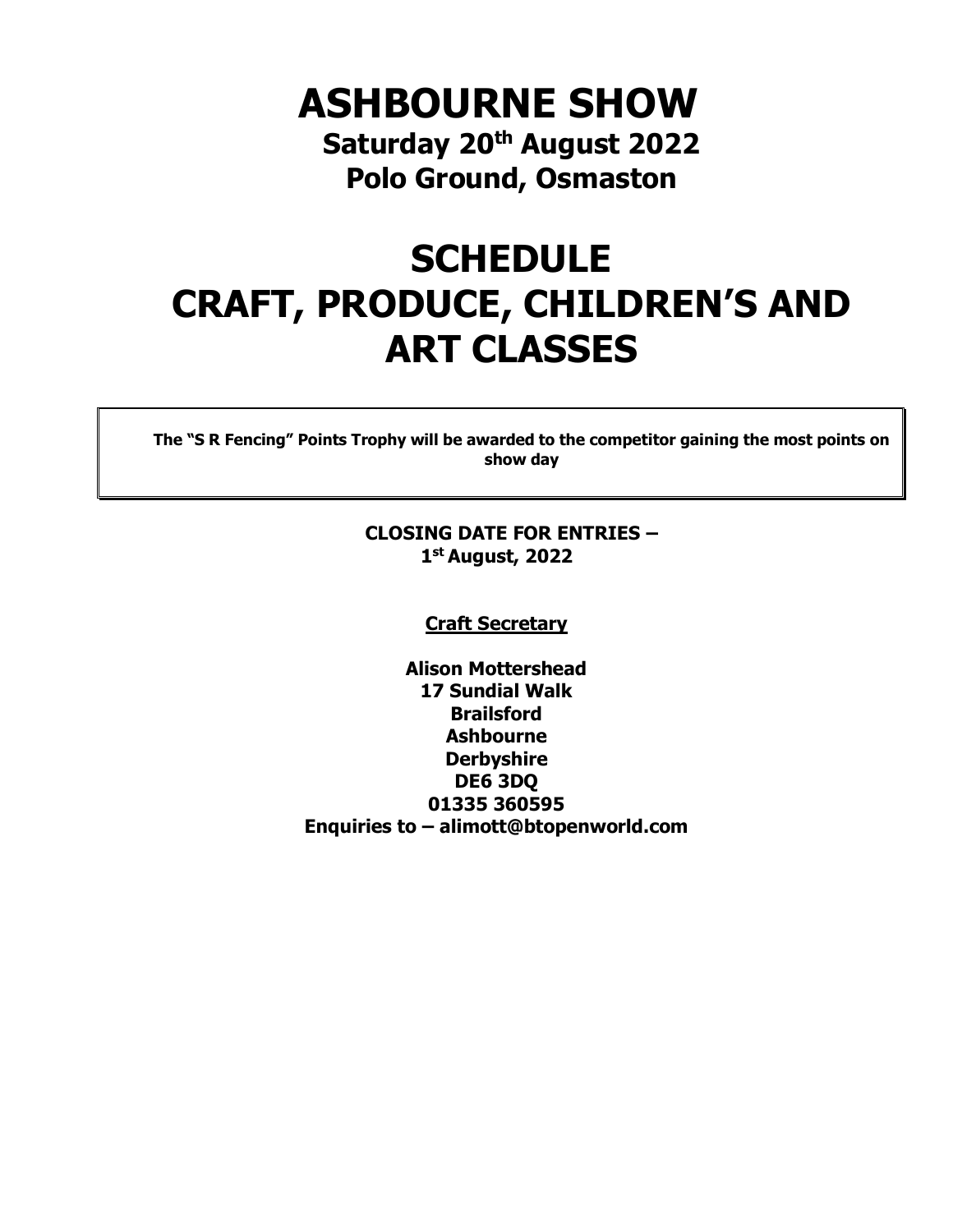# **HOMECRAFT**

#### **ENTRY FEE: 30p per entry 1 st Prize £2.50 2nd Prize £2.00 3rd Prize £1.50**

| <b>CLASS 700</b> | Jar of Chutney                                                      |                   |
|------------------|---------------------------------------------------------------------|-------------------|
| <b>CLASS 701</b> | Jar of Soft Fruit Jam                                               |                   |
| <b>CLASS 702</b> | Jar of Lemon Curd                                                   |                   |
| <b>CLASS 703</b> | 6 Ashbourne Gingerbread                                             | (to given recipe) |
| <b>CLASS 704</b> | Marmalade Loaf                                                      | (to given recipe) |
| <b>CLASS 705</b> | 4 Cheese Scones                                                     |                   |
| <b>CLASS 706</b> | <b>Walnut Cake</b>                                                  | (to given recipe) |
| <b>CLASS 707</b> | Savoury filling suitable for a sandwich                             |                   |
| <b>CLASS 708</b> | Dessert in a tea cup                                                |                   |
| <b>CLASS 709</b> | Homemade Pizza                                                      | (with dough base) |
| <b>CLASS 710</b> | 4 Brownies                                                          |                   |
| <b>CLASS 711</b> | Vegetarian Quiche                                                   |                   |
| <b>CLASS 712</b> | 6 Coconut Meringue Fingers                                          | (to given recipe) |
| <b>CLASS 713</b> | Cider Apple Cake                                                    | (to given recipe) |
| <b>CLASS 714</b> | Cake of your choice - decorated for Queen's Jubilee - not to be cut |                   |

The "Natural Choice" trophy will be awarded to the competitor gaining the most points in classes 700- 714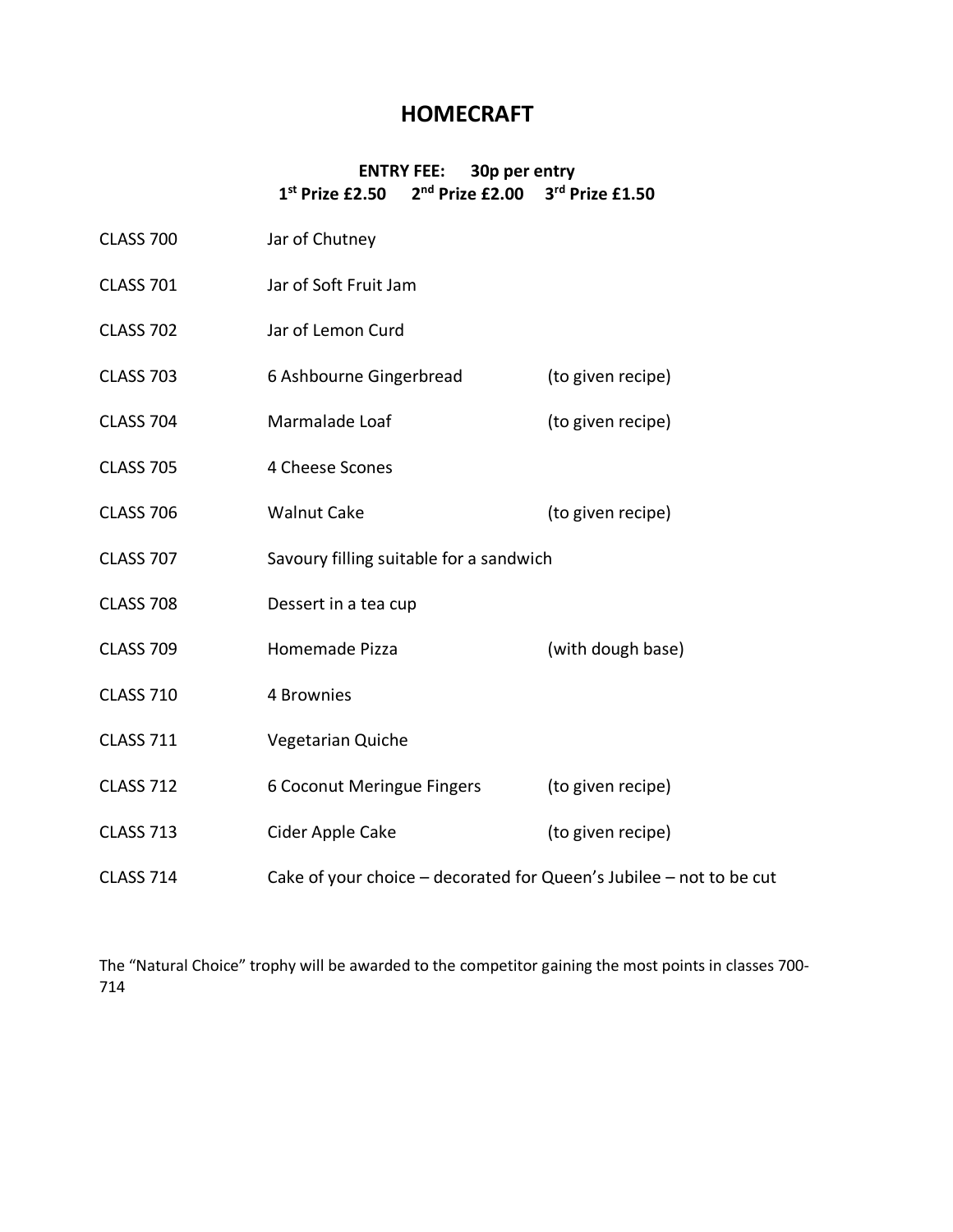# **HANDICRAFT**

#### **ENTRY FEE: 30p per entry 1 st Prize £2.50 2nd Prize £2.00 3rd Prize £1.50**

- Class 715 Something old from something new an upcycled item of clothing
- Class 716 Photograph of a Derbyshire Landscape
- Class 717 Cross Stitch item (maximum size 20cm x 20cm)
- Class 718 A Christmas Tree Decoration
- Class 719 A knitted or crocheted item

The Derbyshire County Council Adult Education Trophy will be awarded to the competitor gaining the most points in classes 715 – 719

# **FLORAL ART**

#### **ENTRY FEE: 30p per entry 1 st Prize £2.50 2nd Prize £2.00 3rd Prize £1.50**

- Class 720 A Jubilee themed arrangement
- Class 721 An arrangement in a teacup
- Class 722 A basket for a flower girl
- Class 723 Harvest door wreath

The "Annette Dyson" trophy will be awarded to the competitor gaining the most points in classes 720 – 723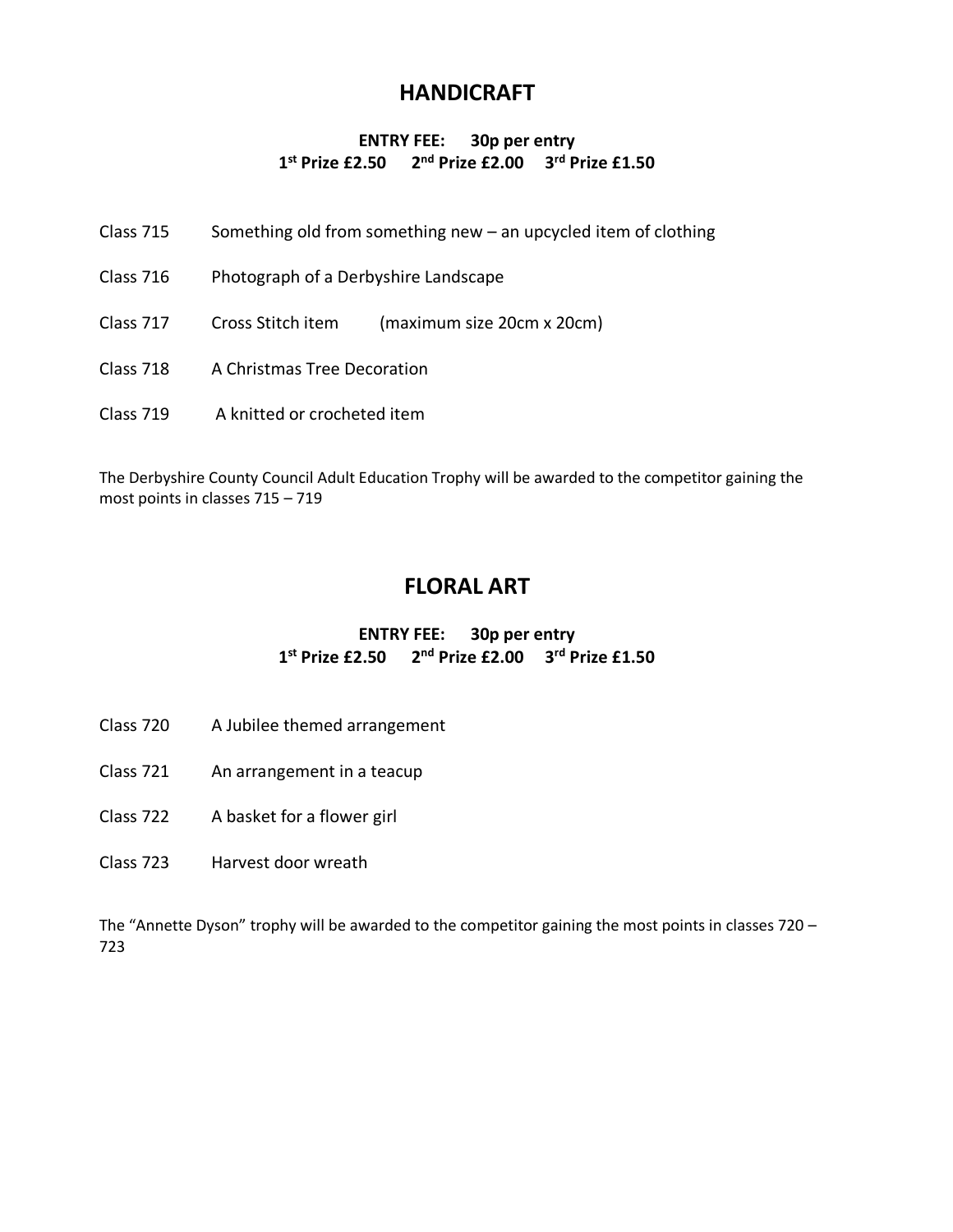# **HORTICULTURAL – ALL PRODUCE TO BE HOMEGROWN BY THE EXHIBITOR**

## **VEGETABLES**

#### **ENTRY FEE: 30p per entry 1 st Prize £2.50 2nd Prize £2.00 3rd Prize £1.50**

- Class 724 5 Potatoes of any variety
- Class 725 3 Carrots as grown
- Class 726 A small basket displaying 5 different types of vegetables (eg 1 potato, 1 cauliflower, 1 leek, 1 courgette, 1 onion)
- Class 727 3 Onions untrimmed
- Class 728 3 Leeks
- Class 729 5 Tomatoes of one variety
- Class 730 3 Courgettes
- Class 731 3 Beetroot (trimmed)

The "D Sellers – Town & Country" cup will be awarded to the competitor gaining the most points in classes 724 – 731

| <b>CLASS 732 ENTRY FEE:</b> | 50p per entry |
|-----------------------------|---------------|
| 1 <sup>st</sup> Prize       | £30.00        |

Class 732 The longest runner bean

Kindly sponsored by David Swinscoe – Wyaston Nurseries

**CLASS 733 ENTRY FEE: 50p per entry 1 st Prize £10.00**

Class 733 The largest onion

Kindly sponsored by Mrs Susan Sheard. The winner will be awarded the Birchwood Trophy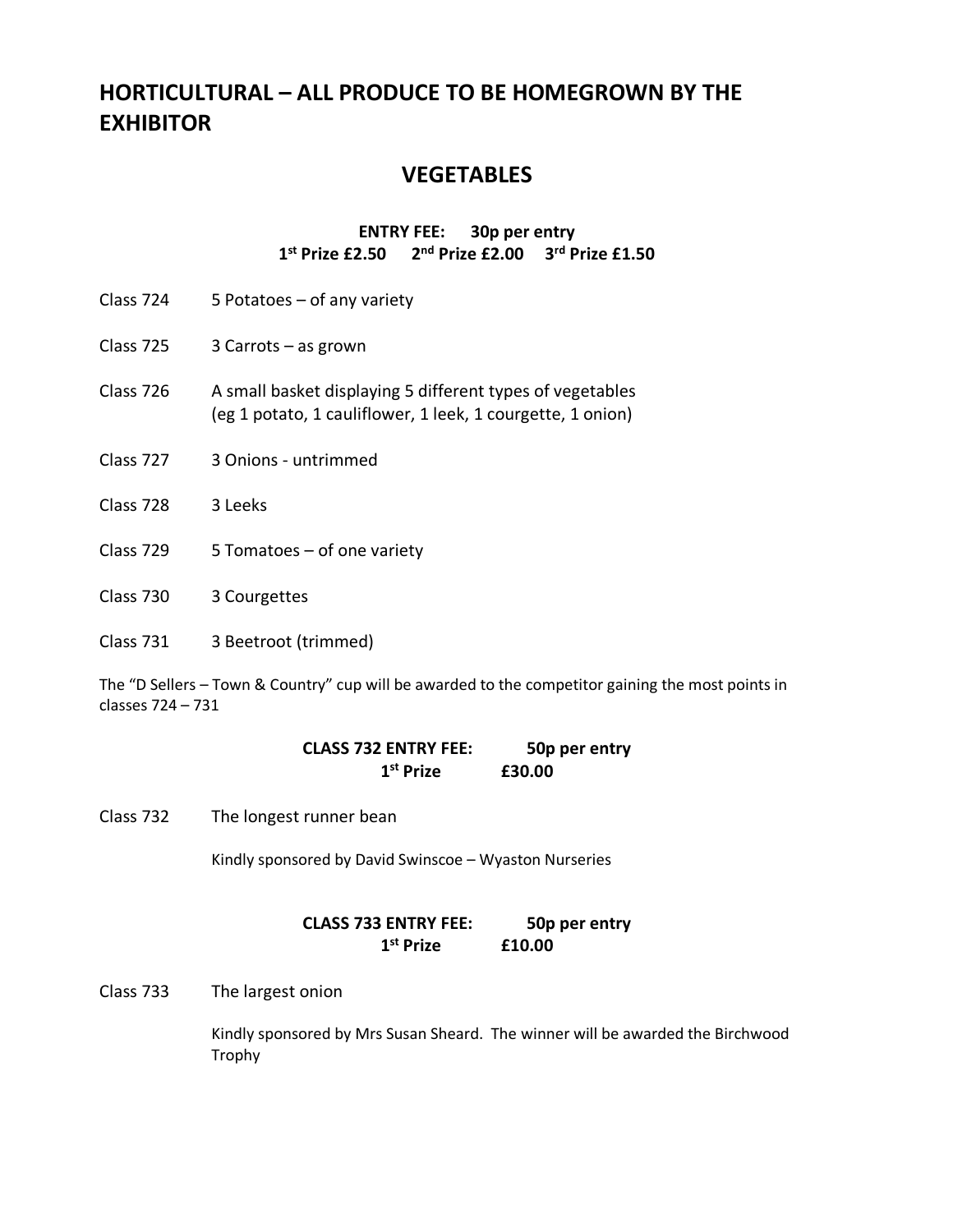# **PLANTS & CUT FLOWERS**

#### **ENTRY FEE: 30p per entry 1 st Prize £2.50 2nd Prize £2.00 3rd Prize £1.50**

- CLASS 734 Rose 1 single specimen in a vase
- CLASS 735 A vase of 3 stems of any flower shades of yellow
- CLASS 736 3 Dahlias any variety
- CLASS 737 A collection of mixed garden flowers (10 flowers maximum)
- CLASS 738 Sweet peas a vase of 6 stems
- CLASS 739 A flowering pot plant
- CLASS 740 A small herb garden (maximum container size 20cm x 15cm)
- CLASS 741 A potted fern

The "Ashbourne News Telegraph" trophy will be awarded to the competitor gaining the most points in classes 734 – 741

# **ART DRAWING OR PAINTING IN ANY MEDIUM MAXIMUM SIZE IS A2 MAXIMUM OF 2 ENTRIES PER PERSON**

#### **ENTRY FEE: £1.00 per entry 1 st Prize £15.00 2nd Prize £10.00 3rd Prize £5.00**

- CLASS 742  $11 16$  years
- CLASS 743 17- 21 years
- CLASS 744 22 years and over non professional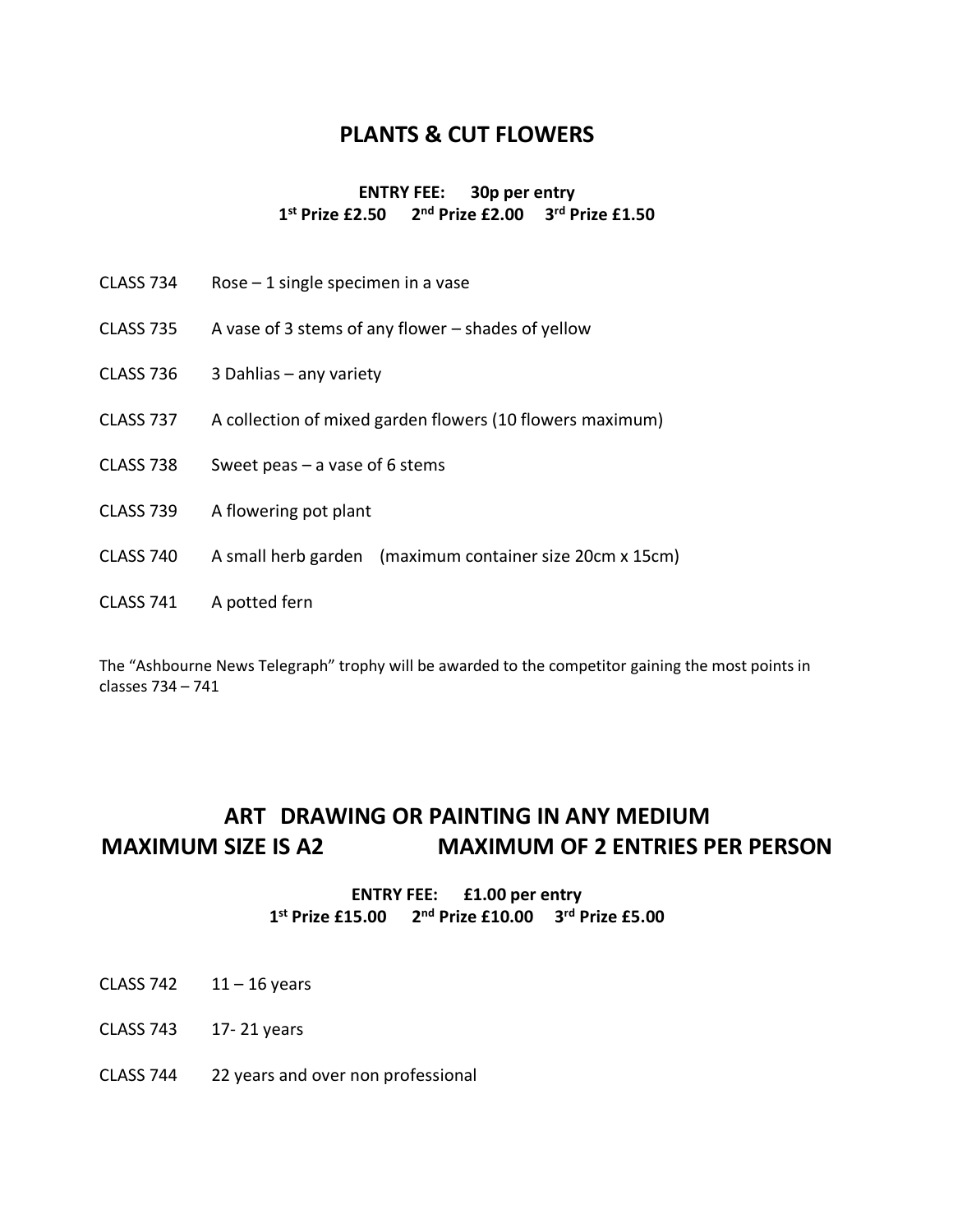# **YOUNG PERSONS SECTION – JUBILEE THEME**

#### **ENTRY FEE: 25p per entry 1 st Prize £2.50 2nd Prize £2.00 3rd Prize £1.50**

#### **Exhibitors must display AGE BUT NOT NAME and all exhibits in this section MUST BE their own work**

#### **18 years of age and under**

- CLASS 745 Portrait of Her Majesty The Queen any medium
- CLASS 746 A jubilee celebration cake to be judged on taste and decoration
- CLASS 747 A mask suitable for a masquerade party/ball

The "Allen" trophy will be awarded to the competitor gaining the most points in classes 745 – 747

#### **15 years of age and under**

| CLASS 748 | Your own painting of your favourite thing                               |
|-----------|-------------------------------------------------------------------------|
| CLASS 749 | A hand written poem of your own choice to be judged on handwriting only |
| CLASS 750 | 6 decorated cup cakes of two different varieties                        |
| CLASS 751 | A model of a British castle                                             |

The "Jennifer Pearson" trophy will be awarded to the competitor gaining the most points in classes 748 – 751

#### **11 years of age and under**

- CLASS 752 A hat suitable for a Jubilee street party any medium
- CLASS 753 A Shield of your own design
- CLASS 754 A drawing or painting of a Corgi dog
- CLASS 755 4 raspberry buns (to given recipe)

The "F Harrison & Son" cup will be awarded to the competitor gaining the most points in classes 752 – 755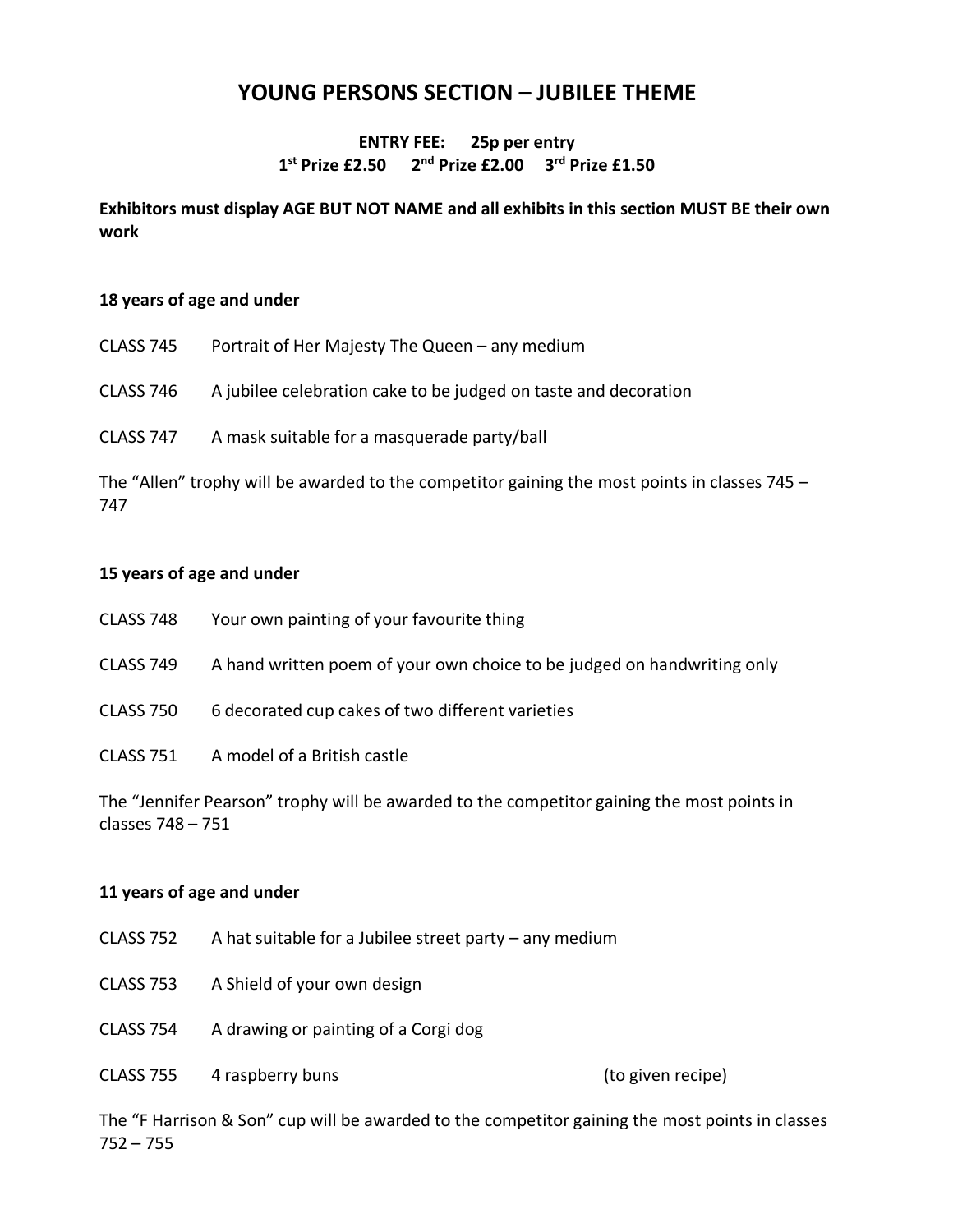#### **7 years of age and under**

- CLASS 756 A decorated hard boiled egg Jubilee theme
- CLASS 757 A animal made from a vegetable of your choice
- CLASS 758 A Jubilee Crown any medium
- CLASS 759 4 biscuits decorated for the Queen's Jubilee to be judged on decoration only

The "Ashbourne Show Points Cup" cup will be awarded to the competitor gaining the most points in classes 756 – 759

# **RECIPES**

#### **ASHBOURNE GINGERBREAD**

8ozs butter 5oz castor sugar 10oz plain flour 2 teaspoons ground ginger 2ozs finely chopped peel

Cream together butter and sugar Sieve in flour and ginger Add chopped peel Work together until smooth Hand roll into long sausage Cut into 4cm pieces Place on a greased baking tray and bake in a preheated over at 160C for about 20 minutes

#### **MARMALADE LOAF**

12oz self raising flour 6oz of dried mixed fruit 2oz margarine 8 fluid oz of milk 6oz castor sugar 1 egg 2 tablespoons of marmalade (of your choice)

Preheat the oven to 150C/Gas 2 Rub fat into flour, add the sugar, mixed fruit and the milk. Lastly add the marmalade.

Bake in the oven for one and a half hours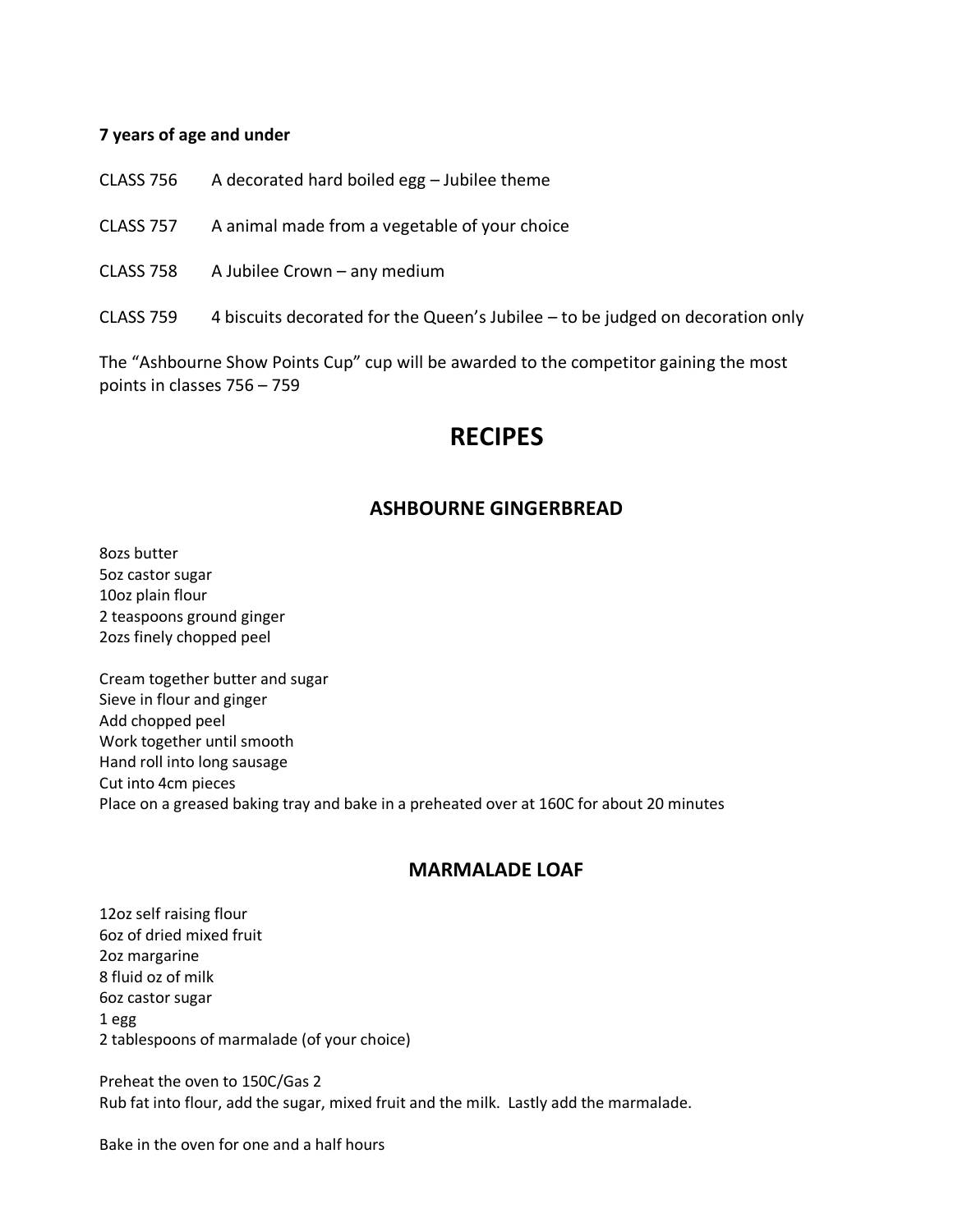### **WALNUT CAKE**

Aoz margarine **Accord For the filling:** 3oz castor sugar Coffee butter icing 1 tablespoon Golden syrup 2 tablespoons milk 2oz chopped walnuts

1 egg Coffee glace icing to decorate top of cake 6oz self raising flour and a few extra walnuts

Cream margarine, sugar and syrup until light and creamy. Beat in the egg and add flour, milk and nuts. Line and grease 2 x 7" cake tins

Put half of the mixture in each tin and bake in a moderate oven 180C for 25-30 minutes When cold, sandwich together with coffee butter icing and decorate top with coffee glace icing and nuts

#### **COCONUT MERINGUE FINGERS**

#### **BASE TOPPING**

3oz margarine 2 egg whites 2 egg yolks and the control of the 40z castor sugar 6oz self raising flour 2oz coconut 4oz castor sugar Chopped glace cherries 2 tablespoons milk Few drops of vanilla essence

Cream margarine and castor sugar together then add the egg yolks, essence and milk. Fold in the flour and press into a greased swiss roll tin.

Whisk the egg whites adding the sugar gradually. Fold in the coconut and put on top of the base mixture. Sprinkle the cherries on top.

Bake in a preheated oven at 180C for 30 minutes

#### **CIDER APPLE CAKE**

4oz butter 2oz sultanas 4oz sugar 1 teaspoon ground cinnamon 3oz wholemeal self raising flour 2 eating apples cored and sliced 3oz self raising flour 2 tablespoons apricot jam melted 3 tablespoons medium dry cider

2 eggs, lightly beaten 4oz English cheddar cheese grated

Cream butter and sugar together until pale and creamy Gradually beat in eggs, then fold in flours, cider, sultanas, cinnamon and 3oz cheese Spoon into a greased and lined 8 inch square tin Arrange apple slices in 3 lines pressing down gently Sprinkle over remaining cheese and bake at 180C or 350F or mark 4 for 35 minutes until well risen and firm to touch Transfer to a wire cooling rack Brush with apricot jam and leave to cool